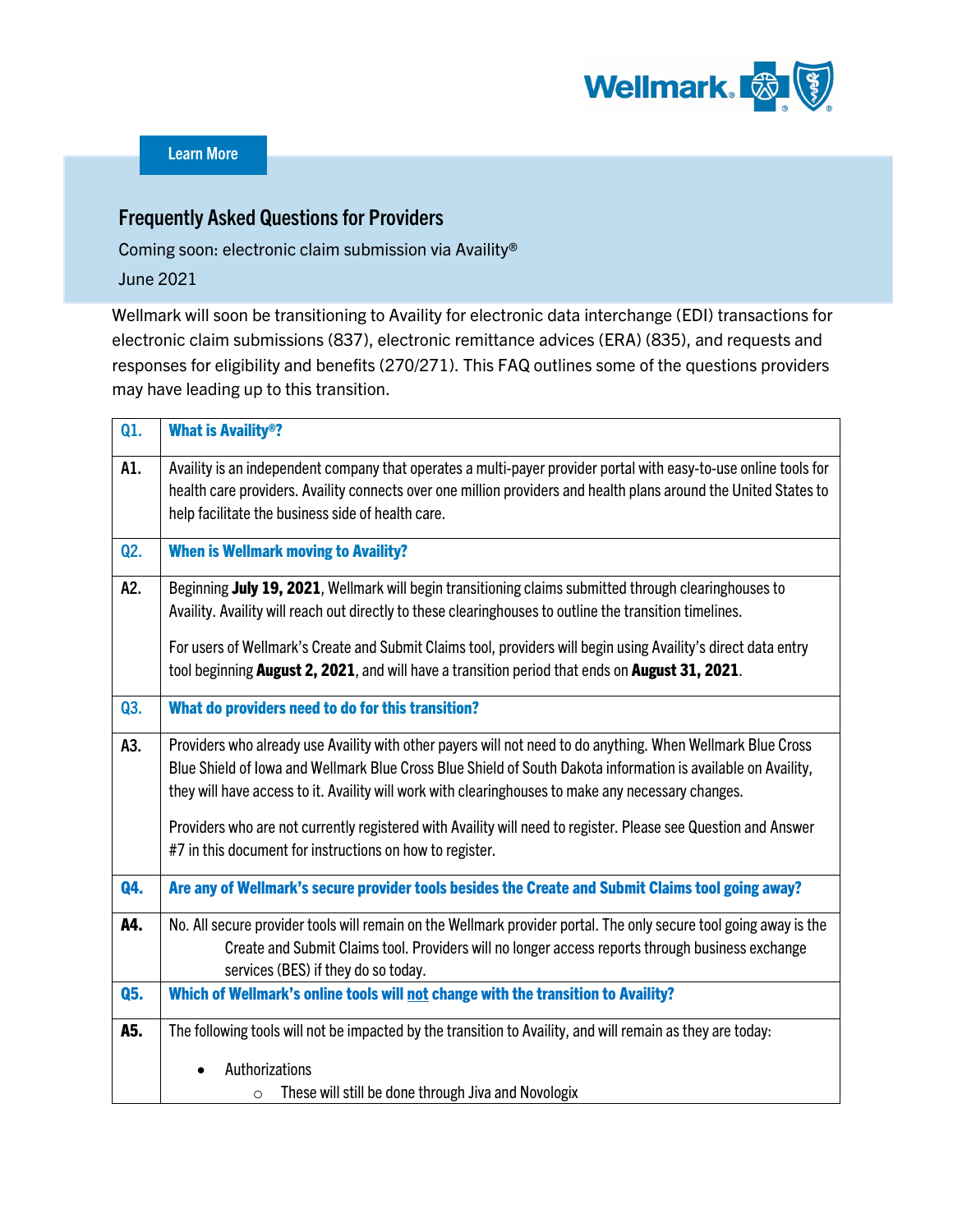

|      | Credentialing<br>$\bullet$                                                                                                                                                                                                                                                                                                                                                                                                                                                                                                                                                                                                    |  |  |  |  |  |  |
|------|-------------------------------------------------------------------------------------------------------------------------------------------------------------------------------------------------------------------------------------------------------------------------------------------------------------------------------------------------------------------------------------------------------------------------------------------------------------------------------------------------------------------------------------------------------------------------------------------------------------------------------|--|--|--|--|--|--|
|      | All credentialing tools will still be accessed through E-Credentialing Central<br>$\circ$<br>Wellmark's secure provider portal                                                                                                                                                                                                                                                                                                                                                                                                                                                                                                |  |  |  |  |  |  |
|      | Access to PCRs, Check a Claim tool, Check member benefits, and submitting an inquiry<br>$\circ$                                                                                                                                                                                                                                                                                                                                                                                                                                                                                                                               |  |  |  |  |  |  |
|      | <b>EFT</b> enrollment                                                                                                                                                                                                                                                                                                                                                                                                                                                                                                                                                                                                         |  |  |  |  |  |  |
|      | Wellmark will only be transitioning to Availity for EDI transactions and direct data entry (the new                                                                                                                                                                                                                                                                                                                                                                                                                                                                                                                           |  |  |  |  |  |  |
|      | <b>Create and Submit Tool).</b><br>Our office already uses Availity for other payers. When can we start using it for Wellmark?                                                                                                                                                                                                                                                                                                                                                                                                                                                                                                |  |  |  |  |  |  |
| Q6.  |                                                                                                                                                                                                                                                                                                                                                                                                                                                                                                                                                                                                                               |  |  |  |  |  |  |
| A6.  | Wellmark's anticipated start date for EDI transactions processing through Availity is July 17, 2021. The<br>anticipated start date for direct data entry (users of Wellmark's Create and Submit tool) through Availity is<br>August 2, 2021. We ask that you continue to use Wellmark's current tools until we announce that our<br>information within Availity is ready for use. We want to make sure that everything is working correctly before<br>you transition to using Availity for your online Wellmark information needs. Please watch for more information<br>via BlueInk <sup>SM</sup> , DSC Connection, and WINS. |  |  |  |  |  |  |
| Q7.  | Will we sign in with the same username and password?                                                                                                                                                                                                                                                                                                                                                                                                                                                                                                                                                                          |  |  |  |  |  |  |
| A7.  | If you're already registered with Availity, you will use your same Availity username and password you use today.<br>Please note this will not be your Wellmark secure provider portal username and password.                                                                                                                                                                                                                                                                                                                                                                                                                  |  |  |  |  |  |  |
| Q8.  | How soon should providers register for Availity?                                                                                                                                                                                                                                                                                                                                                                                                                                                                                                                                                                              |  |  |  |  |  |  |
| A8.  | Watch for information in our provider publications, Bluelnk, DSC Connection, and WINS. When it's time to<br>register, we'll announce it there. While you can register with Availity at any time, you will not be able to view<br>Wellmark information until we go live in July 2021.                                                                                                                                                                                                                                                                                                                                          |  |  |  |  |  |  |
| Q9.  | What is the Availity contact information for registering?                                                                                                                                                                                                                                                                                                                                                                                                                                                                                                                                                                     |  |  |  |  |  |  |
| A9.  | With Availity, an individual in your office or facility serves as the administrator. That individual can register with<br>Availity online. The office administrator can begin the registration process at <b>Availity.com</b> * by clicking on<br>"Register" in the upper right corner of the screen. After registering an organization, the administrator can add<br>other users from the administrator's organization.                                                                                                                                                                                                      |  |  |  |  |  |  |
|      | To learn more about registering and getting started with Availity, go to "Get Started with Availity Provider<br>Portal.*"                                                                                                                                                                                                                                                                                                                                                                                                                                                                                                     |  |  |  |  |  |  |
|      | If you need assistance with an existing account or have started the registration process and are experiencing<br>issues, you can contact 1-800-AVAILITY (282-4548), Monday through Friday, 8 a.m. to 8 p.m.                                                                                                                                                                                                                                                                                                                                                                                                                   |  |  |  |  |  |  |
|      | While you can register with Availity at any time, you will not be able to view Wellmark information until we go<br>live later in July 2021.                                                                                                                                                                                                                                                                                                                                                                                                                                                                                   |  |  |  |  |  |  |
| Q10. | Is there anything providers need to do now?                                                                                                                                                                                                                                                                                                                                                                                                                                                                                                                                                                                   |  |  |  |  |  |  |
| A10. | Providers who don't currently use Availity can prepare for Availity by doing two things:                                                                                                                                                                                                                                                                                                                                                                                                                                                                                                                                      |  |  |  |  |  |  |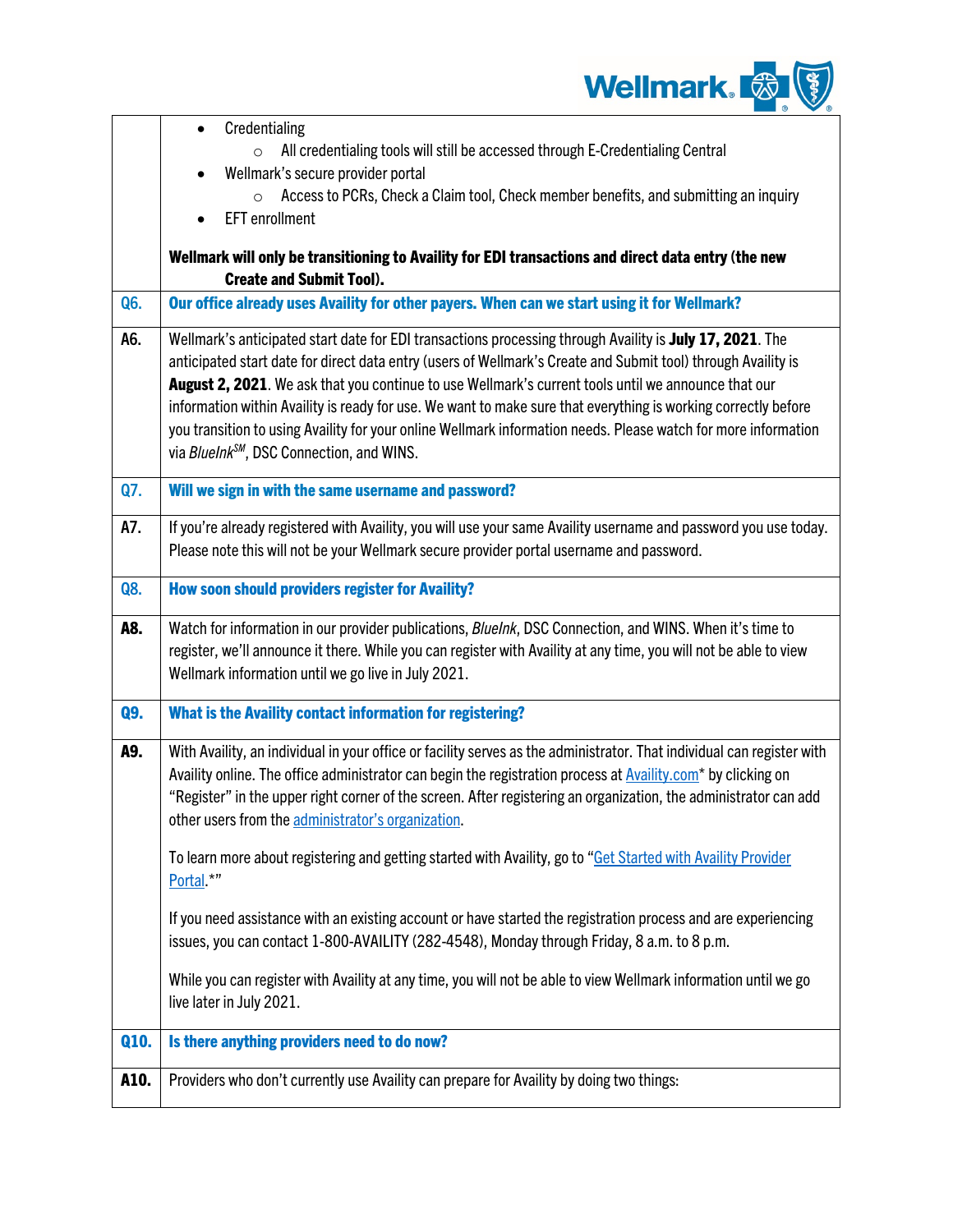

|      | 1. Select someone in your organization (office, practice, or facility) to serve as the primary administrator. This<br>person will handle access to Availity for other users, speeding up the enrollment process. The primary                                                                              |
|------|-----------------------------------------------------------------------------------------------------------------------------------------------------------------------------------------------------------------------------------------------------------------------------------------------------------|
|      | administrator will be able to add team members or change access with just a few keystrokes.                                                                                                                                                                                                               |
|      | The organization should also delegate some team members to assist the primary administrator. These<br>individuals can handle requests when the primary administrator is not available.                                                                                                                    |
|      | 2. For the best experience and a smooth transition to Availity, review the technical requirements for optimum<br>performance. You can find these requirements on Availity.com.*                                                                                                                           |
| Q11. | Will providers be able to access payment and denial information through Availity?                                                                                                                                                                                                                         |
| A11. | Yes, payment information, including the check number, date, amount, and denial information will be available<br>within the check and claim payment tabs on the 835. You will continue to have access to Wellmark provider<br>claim remittances (PCRs) through the secure provider portal on Wellmark.com. |
| Q12. | Will providers use Availity to perform enrollment and credentialing tasks?                                                                                                                                                                                                                                |
| A12. | No. Enrollment and credentialing will be conducted using the same tools you use today. The Wellmark<br>enrollment and credentialing requirements and processes will not change with the introduction of the Availity<br>portal.                                                                           |
| Q13. | <b>Will providers use Availity to perform prior authorizations?</b>                                                                                                                                                                                                                                       |
| A13. | No. Providers will continue to use Jiva for medical prior authorizations and NovoLogix® for drug prior<br>authorizations, as they do today.                                                                                                                                                               |
| Q14. | I have additional questions that aren't answered in this FAQ document. How can I get them answered?                                                                                                                                                                                                       |
| A14. | If your question is about the transition to Availity, you can submit it to your Network Engagement business<br>partner. Questions received through these emails will be considered for adding to this FAQ document.                                                                                       |
| Q15. | Will I need to re-enroll for 835 and 837 transactions?                                                                                                                                                                                                                                                    |
| A15. | For providers submitting through a clearinghouse, Availity will work with your clearinghouse to validate ERA<br>enrollment. No additional provider action is required.                                                                                                                                    |
|      | For providers that submit EDI Transactions directly to Wellmark today (not using a clearinghouse or trading<br>partner), re-enrollment is required.                                                                                                                                                       |
| Q16. | After the transition to Availity, what updated payer information should providers use to update<br>management systems?                                                                                                                                                                                    |